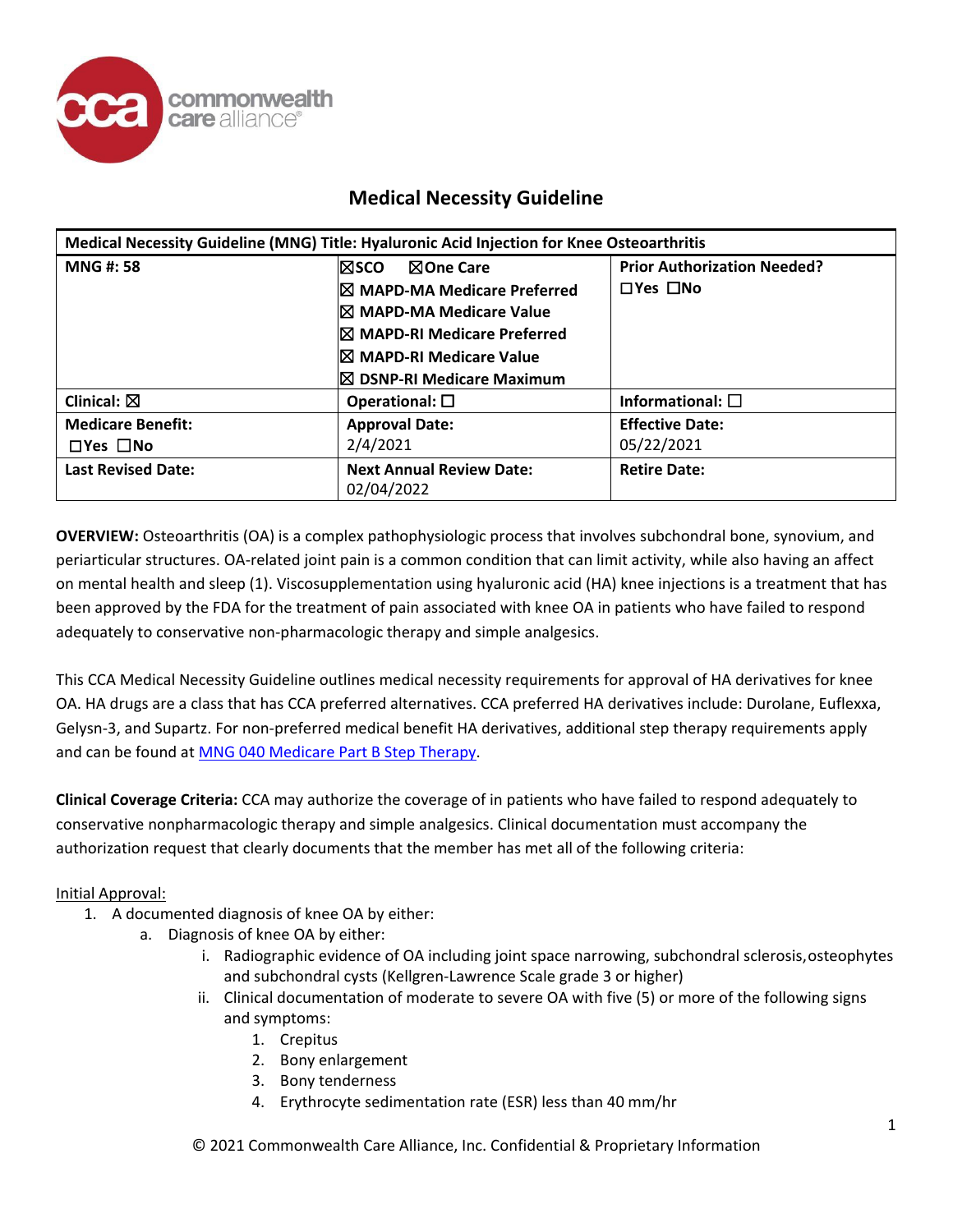

- 5. Less than 30 minutes of morning stiffness
- 6. No palpable warmth of synovium
- 7. 50 years of age or older
- 8. Rheumatoid factor less than 1:40 titer (agglutination method)
- 9. Synovial fluid signs (clear fluid of normal viscosity and white blood cells less than 2000,  $mm<sup>3</sup>$ )
- 2. OA-related knee pain is significantly affecting functional activities (e.g.; ambulation or prolonged standing). Pain cannot be attributed to other forms or locations of joint pain.
- 3. The prescribing provider is a rheumatologist, orthopedic specialist, physiatrist, or sports medicine specialist
- 4. The Member has demonstrated an inadequate response, contraindication or inability to tolerate **all** of the following conservative therapies:
	- Exercise program, weight loss (if the member is overweight), and physical therapy
	- Inadequate response to a trial of analgesic therapy such as: non-steroidal anti-inflammatory drugs (NSAIDS), acetaminophen (at least 3 grams per day), and/or topic capsaicin cream). Inadequate response is definedas failing to provide functional activity improvement after, at a minimum, 3 months of treatment. If a specific analgesic therapy is contraindicated, there must be clear documentation of the reason.
	- Inadequate response or intolerance/contraindication to intraarticular corticosteroid injection for at least 3 months. If a specific analgesic therapy is contraindicated, there must be clear documentation of the reason.

**Note:** Initial authorization is limited to one treatment course as outlined in Table 1.

|                      | <b>Hyaluronic Acid Product</b> | <b>Course of Treatment</b> |
|----------------------|--------------------------------|----------------------------|
| Preferred            | Durolane                       | 1 injection                |
|                      | Euflexxa                       | 3 injections               |
|                      | Gelsyn-3                       | 3 injections               |
|                      | Supartz                        | 3-5 injections             |
|                      |                                |                            |
| <b>Non-Preferred</b> | Gel One                        | 1 injection                |
|                      | GenVisc 850                    | 3-5 injections             |
|                      | Hyalgan                        | 5 injections               |
|                      | Hymovis                        | 2 injections               |
|                      | Monovisc                       | 1 injection                |
|                      | Orthovisc                      | 3-4 injections             |
|                      | Synojoynt                      | 3 injections               |
|                      | Synvisc                        | 3 injections               |
|                      | Synvisc One                    | 1 injection                |
|                      | Triluron                       | 3 injections               |
|                      | <b>Trivisc</b>                 | 3 injections               |
|                      | VISCO-3                        | 3 injections               |

### Table 1. Treatment course by Hyaluronic Acid Derivative

Reapproval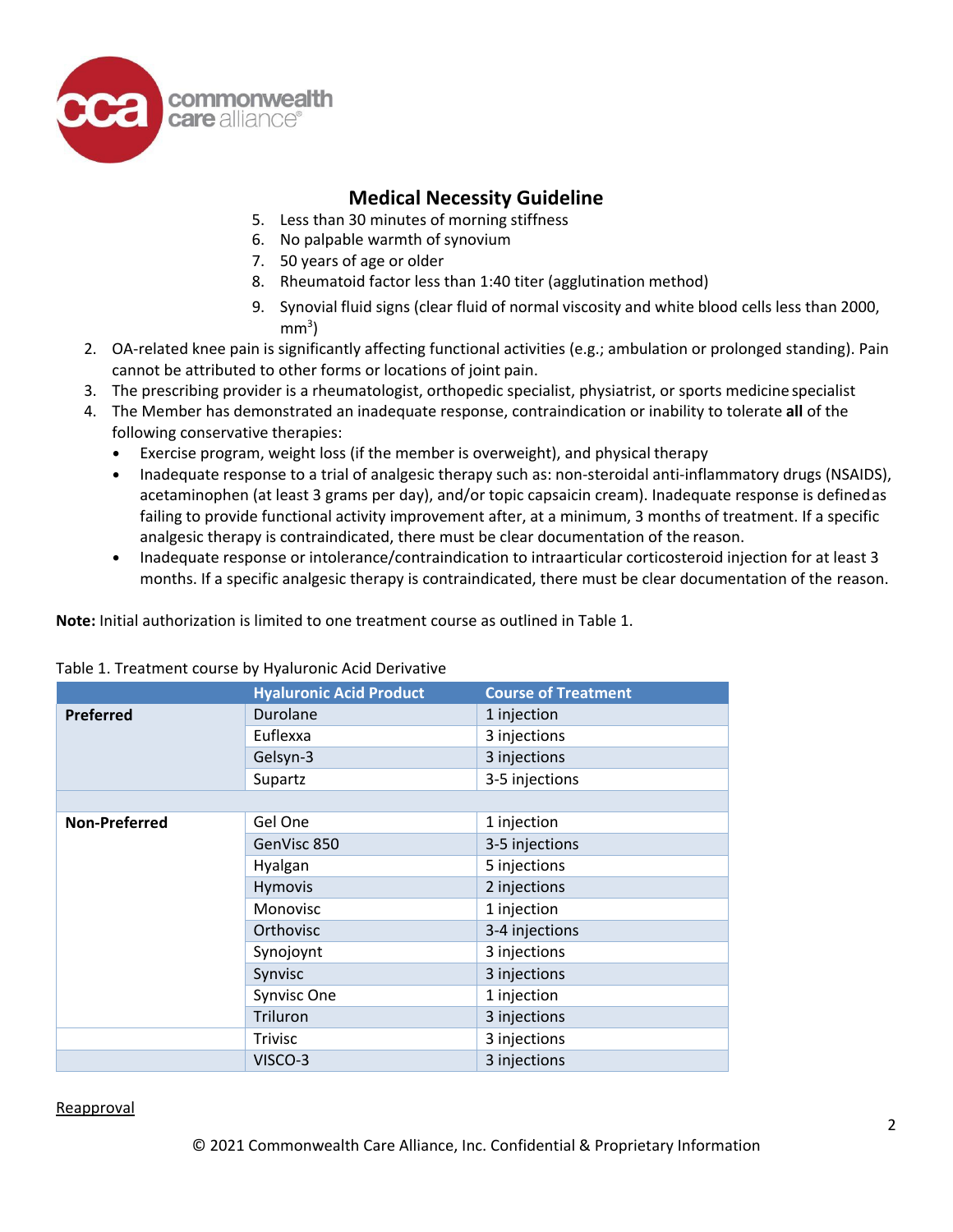

CCA may approve additional courses of the preferred HA derivatives (Durolane, Euflexxa, Gelysn-3, and Supartz) when all of the following criteria are met and clear clinical documentation is provided with the request:

- 1. The medical necessity criteria for initial approval continue to be met
- 2. Significant improvement in pain of ≥50% after completion of initial HA course
- 3. Reduction in analgesic therapy (i.e. NSAIDs, acetaminophen, and/or topical capsaicin cream) use in the 3-month period immediately following completion of the initial HA treatment course.
- 4. Improvement in activity level and function.
- 5. At least six (6) months have lapsed since the completion of the prior HA derivative treatment course

**Note:** Each reauthorization is limited to one (1) additional treatment course as outlined in Table 1.

### **LIMITATIONS/EXCLUSIONS:**

- 1. HA derivatives are only approved for knee OA and not for other joints. Requests for HA injections to other joints are considered experimental and are not covered by CCA per criteria outlined in CCA MNG 010 Experimental [and Investigational Services.](https://www.commonwealthcarealliance.org/wp-content/uploads/2021/01/Experimental-and-Investigational-Services-MNG-010-3.pdf)
- 2. HA derivatives are not covered for isolated patella femoral arthritis or patella femoral syndrome as this is considered experimental per criteria outlined in CCA [MNG 010 Experimental and Investigational](https://www.commonwealthcarealliance.org/wp-content/uploads/2021/01/Experimental-and-Investigational-Services-MNG-010-3.pdf)  [Services.](https://www.commonwealthcarealliance.org/wp-content/uploads/2021/01/Experimental-and-Investigational-Services-MNG-010-3.pdf)
- 3. Ultrasound guidance, fluoroscopic guidance, and knee arthrography for knee injections, including for HA derivative administration, are considered experimental and are therefore not covered by CCA percriteria outlined in CCA MNG 010 Experimental and Investigational Services (hyperlink here).
- 4. Requests for CCA non-preferred HA derivatives must meet criteria for medical necessity as outlined in this MNG and are also subject to step therapy requirements as outlined in [MNG 040 Medicare Part B Step Therapy.](https://www.commonwealthcarealliance.org/wp-content/uploads/2021/01/Medicare-Part-B-Step-Therapy-MNG-040-5.pdf)
- 5. Requests for reauthorization of any HA derivative after the initial 12-month course must clinical documentation indicating sustained effectiveness

### **RELATED REFERENCES:**

- 1. Neogi T. The epidemiology and impact of pain in osteoarthritis. Osteoarthritis Cartilate. 2013;21(9):1145-53
- 2. Newberry SJ, Fitzgerald JD, Maglione MA et al. Systematic Review for Efectiveness of Hyaluronic Acid in the Treatment of Severe Degenerative Joint Disease (DJD) of the Knee. AHRQ Technology Assessment Program. Released 7/23/2015.
- 3. Local Coverage Article: Billing and Coding: Hyaluronans Intra-articular Injections (A52420). [https://www.cms.gov/medicare-coverage-database/details/article](https://www.cms.gov/medicare-coverage-database/details/article-details.aspx?articleid=55036&ver=52&KeyWord=hyaluron&KeyWordLookUp=Title&KeyWordSearchType=Exact&bc=CAAAAAAAAAAA)[details.aspx?articleid=55036&ver=52&KeyWord=hyaluron&KeyWordLookUp=Title&KeyWordSearchType=Exact](https://www.cms.gov/medicare-coverage-database/details/article-details.aspx?articleid=55036&ver=52&KeyWord=hyaluron&KeyWordLookUp=Title&KeyWordSearchType=Exact&bc=CAAAAAAAAAAA) [&bc=CAAAAAAAAAAA.](https://www.cms.gov/medicare-coverage-database/details/article-details.aspx?articleid=55036&ver=52&KeyWord=hyaluron&KeyWordLookUp=Title&KeyWordSearchType=Exact&bc=CAAAAAAAAAAA) Accessed 1/14/2021.